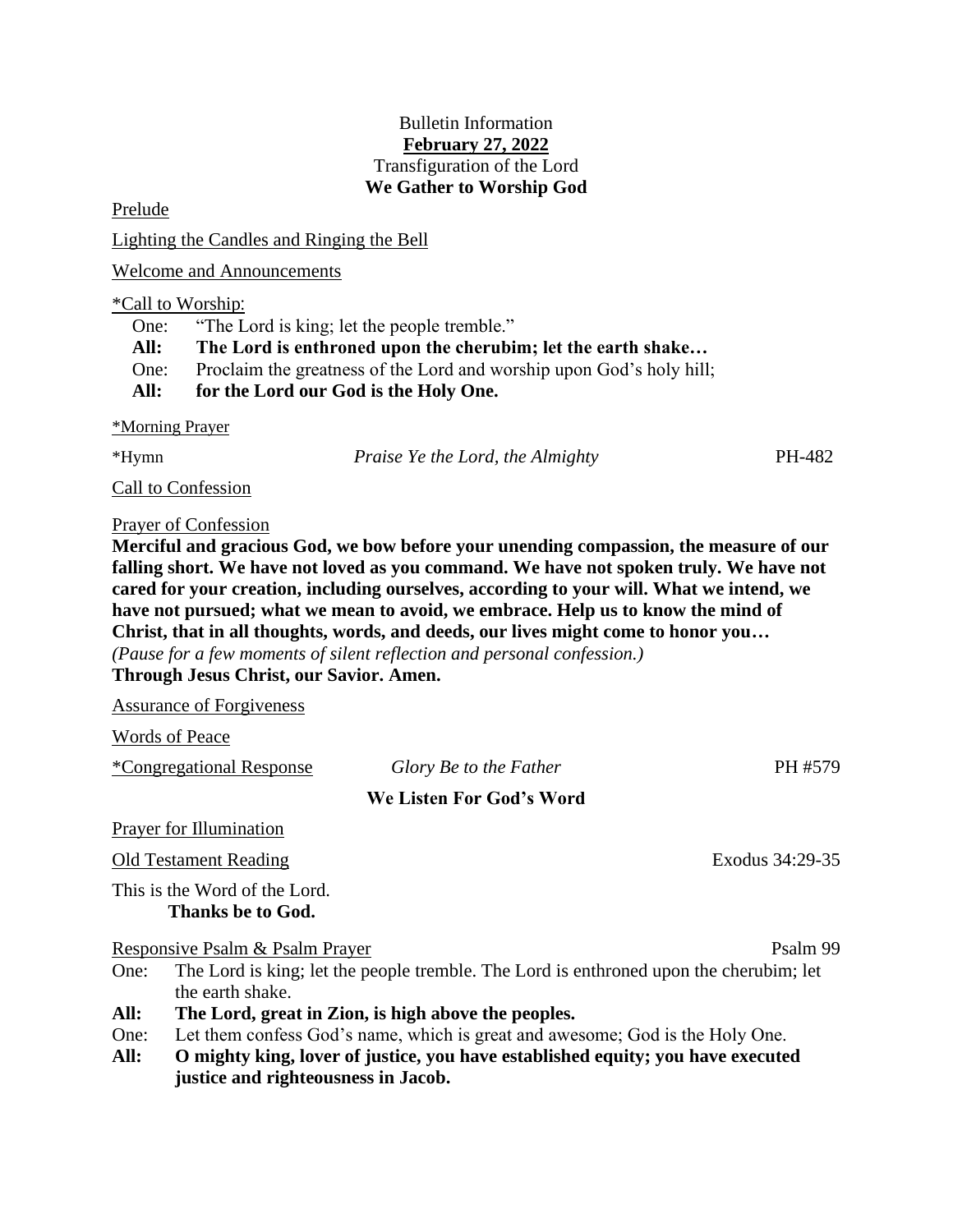| One: | Proclaim the greatness of the Lord and fall down before God's footstool; God is the |
|------|-------------------------------------------------------------------------------------|
|      | Holy One.                                                                           |

- **All: Moses and Aaron among your priests, and Samuel among those who call upon your name, O Lord; they call upon you, and you answered them,**
- One: you spoke to them out of the pillar of cloud; they kept your testimonies and the decrees that you gave them.
- **All: O Lord our God, you answered them indeed; you were a God who forgave them, yet punished them for their evil deeds.**
- One: Proclaim the greatness of the Lord and worship upon God's holy hill,
- **All: for the Lord our God is the Holy One.**
- One: Holy God, you are exalted over all the nations and just in all your ways. Strengthen us to worship you with all our deeds and to proclaim your greatness with our lips, for the glory of Jesus Christ, our Savior and Lord. **Amen.**

New Testament Lesson 2 Corinthians 3:12-4:2

This is the Word of the Lord. **Thanks be to God.**

This is the Word of the Lord.

**Thanks be to God.**

Sermon *"Listen to Him!"* 

\*Hymn *Holy, Holy, Holy! Lord God Almighty* PH-138

Prayers of the People and the Lord's Prayer

**Our Father who art in heaven, hallowed by thy name. Thy kingdom come, thy will be done, on earth as it is in heaven. Give us this day our daily bread; and forgive us our debts, as we forgive our debtors; and lead us not into temptation, but deliver us from evil. For thine is the kingdom and the power and the glory, forever. Amen.**

#### **We Respond to God's Word**

Invitation to the Offering

**Offering** 

\*Congregational Response *Doxology*

\*Prayer of Dedication

\*Affirmation of Faith *Apostles' Creed*

**I believe in God the Father Almighty, Maker of heaven and earth,** 

**And in Jesus Christ his only Son our Lord;** 

**who was conceived by the Holy Ghost, born of the Virgin Mary, suffered under Pontius Pilate, was crucified, dead, and buried; he descended into hell, the third day he rose again from the dead; he ascended into heaven, and sitteth on the right hand of God the Father Almighty; from thence he shall come to judge the quick and the dead.**

Gospel Lesson Luke 9:28-36